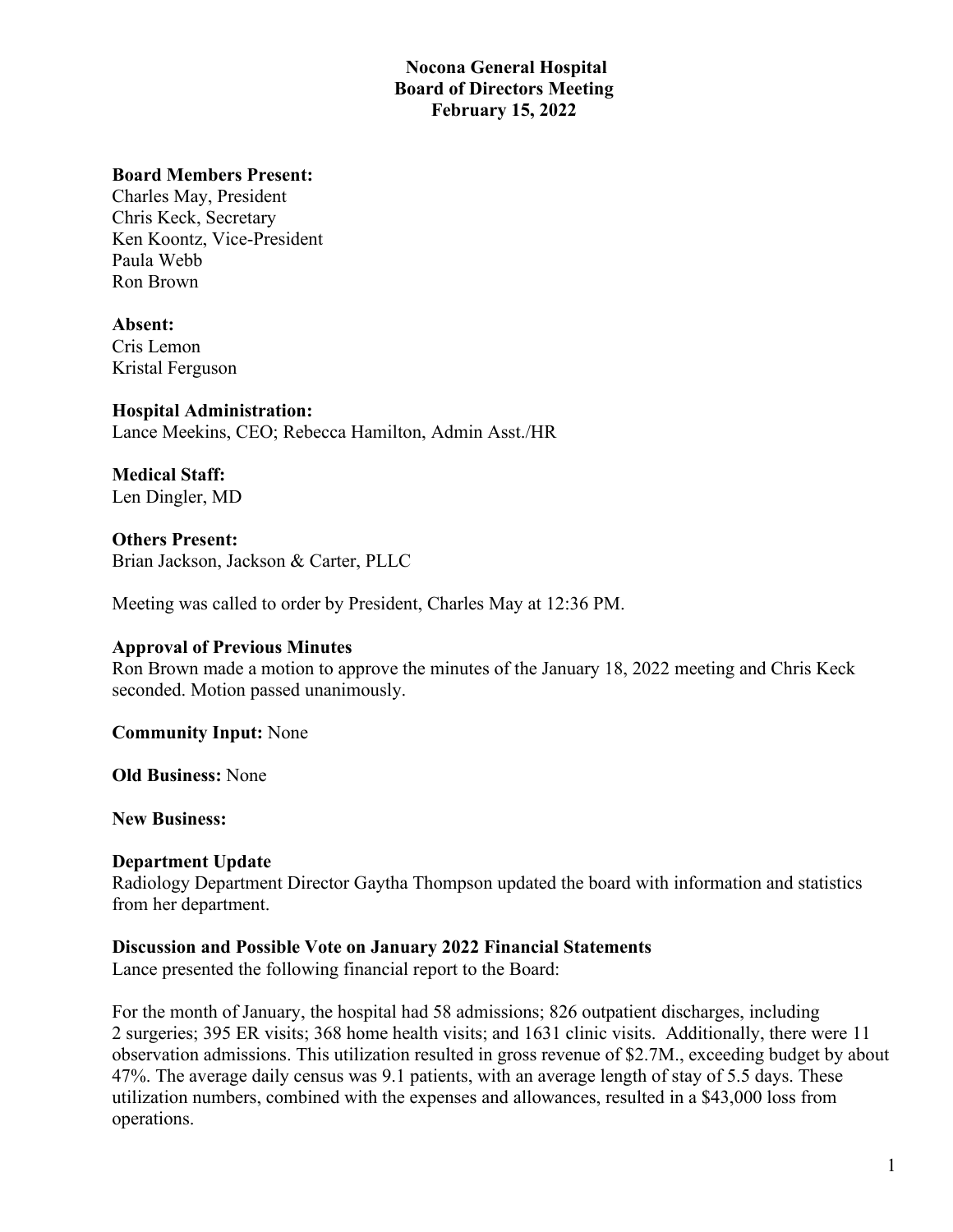For year over year comparison: (7 months)

- Gross revenue is about 19.5% higher than last year resulting in allowances being up about 26% due to the aging of Accounts Receivable. Expenses are down slightly.
- The ADC is up 0.8 patients from last year.
- Admissions are up about 26%.
- The ALOS is down about  $\frac{1}{2}$  day.
- Outpatient discharges are up 14%.
- ER visits are up 27%.
- Ambulance calls are up 16% (another very high call volume month).
- Obs admissions are down 14%.
- O/P surgeries are down 24% (had a mistake on last month's report).
- FTEs are up 0.6.
- Clinic visits are up 10%.
- Receipts of patient accounts are up 26% for hospital accounts, down 42% for home health, and up 22% in the clinics.

Net operating revenue exceeded budget by 56% for the month and is up 12.3% from last year through 7 months.

Overall expenses were over budget 7.7% for the month but right on budget for the year despite the increased utilization/gross revenue. For the month, a couple of line items stand out. As I warned about last month, consultant fees are up as we continue to utilize travelers in nursing and physical therapy. Also in that line item are payments made to the PICC line insertion company we contract with. A large majority of our COVID patients are requiring this service. We once again purchased a large number of COVID tests, as testing ramped up during the month, but which also led to a large number of COVID admissions. Along with these admissions came increased pharmacy expense as well. Employee benefits were also over budget, as we booked two months' worth of TPA fees during the month. With the new year starting, Group Resources was slow to invoice as they updated the employee census and transitioned to a new PPO.

With the strong tax collection month, it was a strong financial month for the hospital.

Ken Koontz made a motion to accept the January Financial report as presented. Paula Webb seconded, and the motion carried unanimously.

## **Discussion and Possible Vote on Calling of Election for Saturday, May 7, 2022**

Three NGH trustees are up for re-election in May: Ron Brown, Cris Lemon, and Charles May. With the deadline to file and the last day to call for an election falling on the same day and after the February board meeting – Friday, February 18, 2022 – it is necessary to move forward with calling for an election.

Ron Brown made a motion to Call for an Election on Saturday, May 7, 2022. Ken Koontz Seconded the motion, and the motion carried unanimously.

**Discussion and Possible Vote on Montague County Joint Election Agreement & Lease Agreement of Election Equipment with the City of Nocona, Nocona Hospital District, and Nocona ISD** Chris Keck made a motion to approve the Joint Election & Lease Agreement as presented, and Ron Brown seconded the motion. Motion carried unanimously.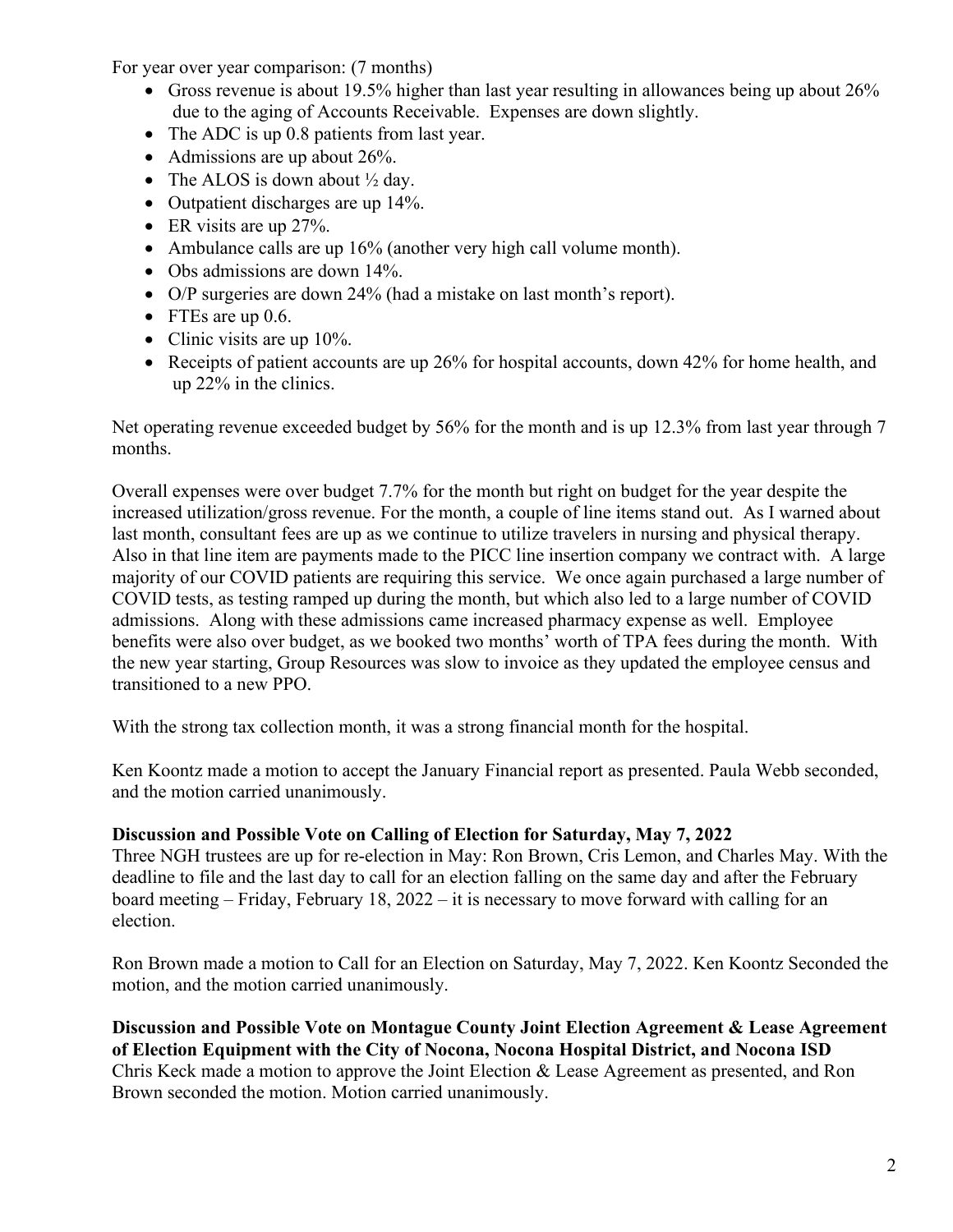## **Discussion and Possible Vote on Tuition Reimbursement Request for Rachel Phillips, LVN**

Lance presented to the board a recommendation for tuition reimbursement for current NGH LVN Rachel Phillips. This request is also endorsed by CNO Corrie Holcomb. Once accepted into the nursing program, Rachel will be studying to become a Registered Nurse.

Paula Webb made a motion to approve the request for tuition reimbursement, and Ron Brown seconded. Motion carried unanimously.

### **Convene to Closed Session for the Following Purposes:**

**a) Texas Government Code Section 551.071 – Consultation with Attorney**

No Closed Session

## **Administrative Report**

Lance presented the following report to the Board:

#### Parking Lot Addition

We are finally moving in the right direction. The architects received the drawings from the engineers, but sent them back for a couple of minor changes. The architects will reach out once they have received the updated drawings.

## Breach Update

Unfortunately, after about six months of no contact, the HHS Office of Civil Rights contacted me once again. Nothing has moved forward as our case got moved to a new person so basically, we had the same conversation I had with the previous investigator. I did send them a more detailed summary that he requested, but they will still need to send the case to the Department of Justice for them to review and decide whether they will investigate the case or send it back to HHS. Our attorneys have been made aware of this development.

January Coronavirus Update

- 484 Tests performed (309 December, 203 November) 303 in January 2021
- 313 Positive (74-December, 25-November). 232 during stretch of  $1/7-1/22$ 90 Positives in January 2021
- Positives:
	- o Bowie 81
	- o Nocona 163
	-
	- o Saint Jo 13<br>
	o Montague 14
	- o Montague 14 o Sunset
- 32 Covid+ admissions (12-December, 7-November) resulting in 152 inpatient days 22 COVID admissions in January 2022
	- o Nocona 10
	- $\circ$  Bowie 15<br> $\circ$  Saint Jo 2
	- o Saint Jo 2
	- o Bellevue 1<br>
	o Montague 3
	- o Montague 3
	- o Sunset 1
	- 13 vaccinated; 19 not vaccinated